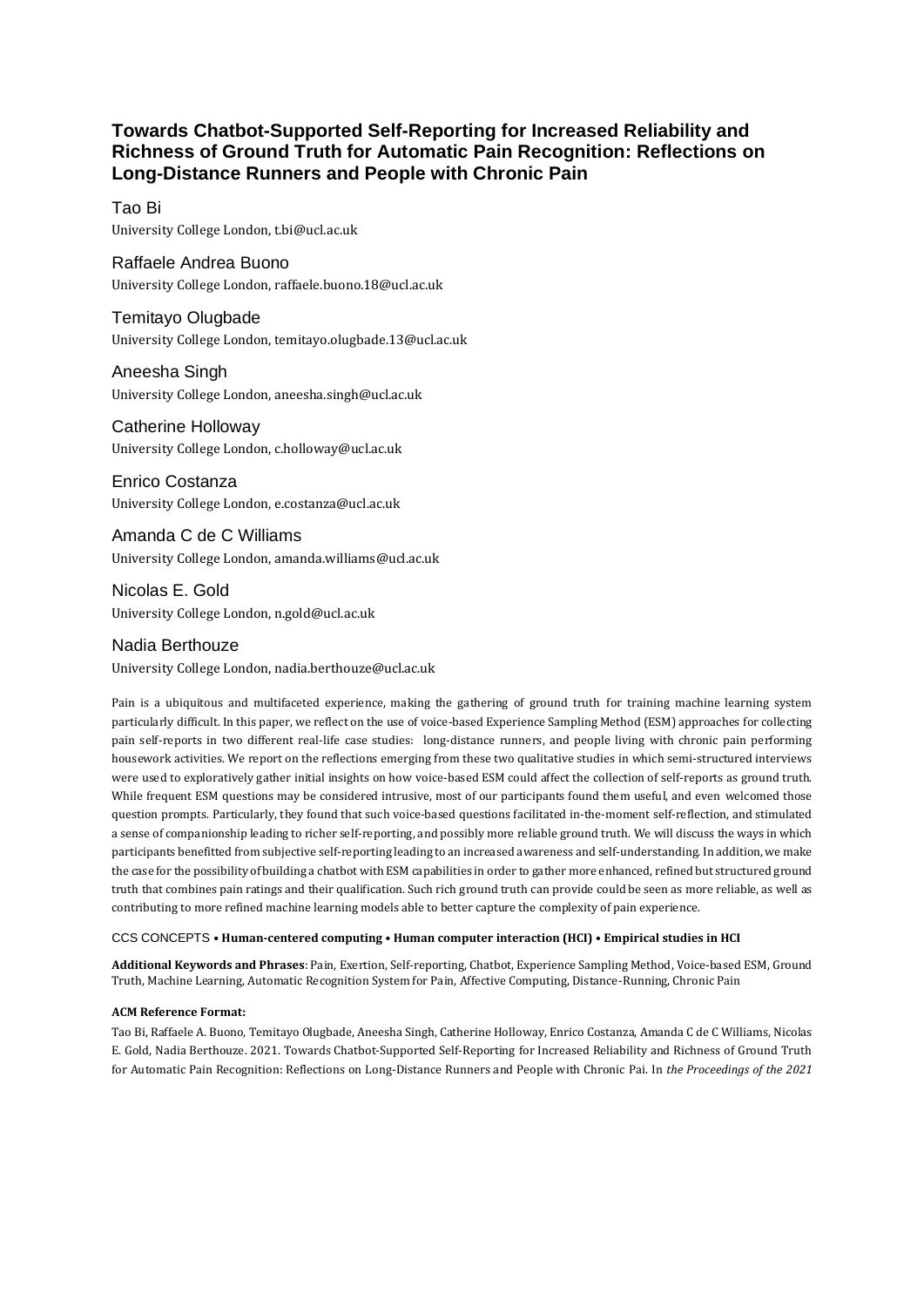*International Conference on Multimodal Interaction (ICMI '21)*, October 18–22, 2021, Montréal, QC, Candada. ACM, New York, NY, USA, 10 pages.

#### **1 Introduction**

Pain can be ubiquitous, emerging at any point or context in daily life. It is heavily intertwined with physical activities and exertion, but also emotions, mood and behaviours (as well as social elements of daily routine) can influence pain appraisal. For instance, long-distance runners can perceive heightened levels of pain as either a boost to their stamina (pain as a form of pride), or as an obstacle towards completion of the track (pain as developing worries) [\[1\]](#page-13-0). Similarly, people with chronic low back pain may develop fear of housework chores, due to anticipating pain increase [\[2\]](#page-13-1). Such appraisals of pain are thus highly dependent on other factors beyond simply assessed pain levels [\[2-5\]](#page-13-1). Aside from the inherent complexity of analysing pain experience given this multifaceted nature, standard observational techniques and external data collection practices [\[6\]](#page-13-2) might be, under specific circumstances, simply not practical, or at least suboptimal. Aside from the issue of observation and subsequent labelling/annotation being time and resource intensive, our two case studies exemplify how these methodological approaches might be limited or not applicable in certain instances: on the one hand, runners cannot be physically observed in-situ, unless operating in specific scenarios (e.g. treadmill); on the other hand, the ubiquity of pain in people with chronic low back pain means that standard observational settings might not shed light to more mundane scenarios where presence of researchers for the purpose of observation and/or recording might not be a feasible option: participants might carry out activities at 'non-social' hours, or in spatial contexts that might be radically different from the ones observed in clinical settings.

In such contexts where observation might be impractical, *in-situ* (i.e. in-the-moment) self-reporting [\[7\]](#page-13-3) is a standard practice, and a more *efficient* data collection approach. This experience capture method allows participants to elaborate upon their experiences across a temporal and spatial axis. Moreover, in-situ approaches attempt to avoid potential risks of *recalling bias* which might be prominent in other forms of self-reporting (e.g. post-activity self-reporting), as well as attempting to provide more fine-grained data given the shorter gap between experience and prompt. In-situ self-reporting can also be conceived in a way as to understand pain experiences in a nuanced and multi-faceted manner – allowing participants to elaborate and assess upon different contextual elements which might play a part in their understanding of pain (e.g. confidence, emotional state, exertion, etc.).

One drawback to in-situ self-reporting has been the nuisance and intrusion it represents, which has led to the use of sparse self-reporting events. We argue that for certain situations, instead such approach may lead to a very fine grained (e.g., even every minute) and possibly more insightful ground truth, if the approach is well designed. However, precisely how to design such approach for continuous use in everyday life scenarios is still an open question. This is the question we have started to address in this paper. Here we show that ESM-based self-reporting not only provided high-quality data regarding pain experiences in an efficient and feasible manner for machine learning researchers. In addition, in-situ self-reporting has also proved a particularly *useful* instrument of self-discovery for participants themselves. Such engagement with self-reporting and such increased awareness of one's pain and body may in return further contribute to reliability and richness of the ground truth for building the recognition systems.

This paper is developed as a series of reflections on our prompting of research participants for in-the-moment, subjective self-reports of pain and several other subjective experiences. In particular, it is based upon two main research contexts: 1) people performing long-distance running; 2) people living with chronic lower back pain performing daily functional activities in an indoor home context. We consider these case studies to be particularly relevant since previous research showed that runners were particularly receptive to being assisted by an automatic recognition systems which could aid them in understanding their overall physical condition, as well as allowing them to share live such experiential data with spectators and coaches alike, in order to receive better and more personalised support during a race [\[1\]](#page-13-0). The case of runners can also be considered representative for other sports and physical performances. Similarly, it has been argued that people who live with chronic pain could benefit from automatic recognition systems which could equip them with better pain management skills and insights to be deployed in their daily life [\[2,](#page-13-1) [4\]](#page-13-4). In addition, pain self-management is required in many long-term conditions (e.g., post-stroke, multiple sclerosis). In these two studies, we took a fully qualitative approach by conducting in-depth semi-structured interviews. Through these, we sought to explore how participants perceive and understand the dialogical mechanism underpinning voice-based approaches to ESM, as well as how such approaches could affect behaviours and the selfreporting of ground truth labels. Additionally, such insight-heavy interviews allowed us to preliminarily enquire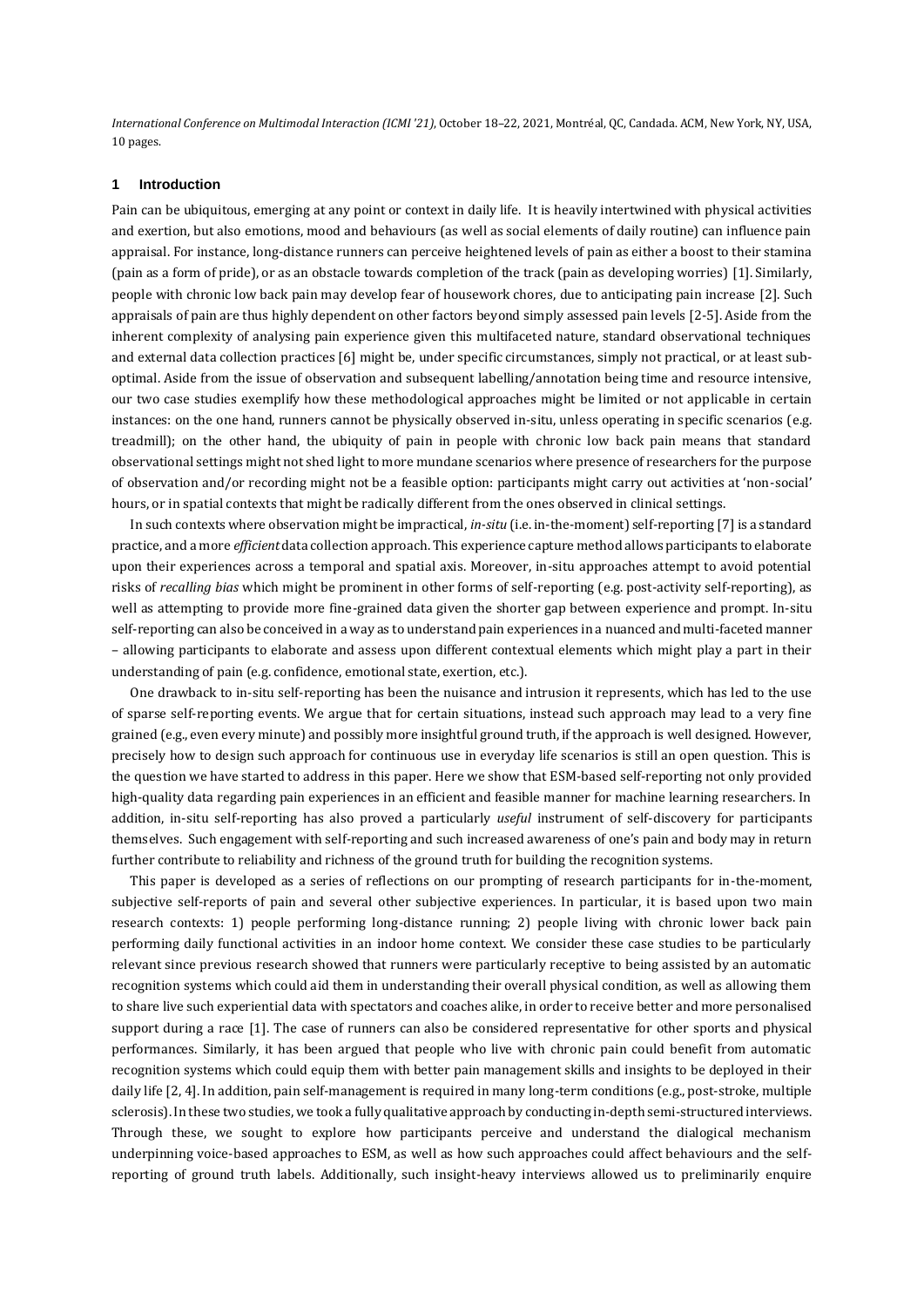regarding the factors to be considered when designing voice-based prompting systems. In this sense then, the current paper is solely focused around better understanding and positioning the insights on potentially enhanced ground truth labels and reported benefits provided by the participants, rather than quantitatively evaluating the degree to which such benefits led to improvements of self-reported ground truth data: while we consider such analysis necessary and of paramount importance, it is outside of the scope of this paper.

Building such pain automatic recognition system requires ground truth labels of people's pain state to train the machine learning model: collection of such ground truth labels remains a challenge in the field of affective computing and machine learning [\[8,](#page-13-5) [9\]](#page-13-6). As mentioned above, such ground truth collection is *particularly* arduous in ubiquitous contexts such these ones, making the issue of exploring and thinking through different data collection techniques even more pressing.

Despite the differences in activity type, population group, and physical setting, preliminary analyses of captured data, as well as participant feedback in both studies, suggest that participants perceived important and often unexpected benefits from self-reporting their levels of pain at set intervals: these ranged from improved selfawareness, enhanced understanding of the experience, better understanding of the compositionality of movements, as well as a heightened understanding of how other facets of pain experience (e.g. worries, confidence, exertion, etc.) influence variation in pain and its understanding. In short, in-situ self-reporting stimulated richer and more profound *self-reflection* on which participants could act to better understand their pain and the activities performed. Furthermore, in the long-distance running case study, several participants stated that the computer-generated prompt for self-reporting provided them with a sense of *social companionship* often lacking while running. Such insight informed our design of the self-reporting system for the chronic pain case study, and also prompted preliminary discussions regarding the possibility of constructing a chatbot that could leverage such feelings of companionship while collecting self-reporting data.

In this paper we will first present participants' discussions of the benefits they found in in-the-moment selfreporting using a voice-based ESM system. We then further provide a preliminary discussion considering the following: 1) how a tailored and context-dependent approach to designing self-reporting systems could maximise retention of self-reporting and perceived benefits of it for participants, which would in turn translate into more representative and fine-grained data for researchers to work on; 2) how the sense of companionship highlighted by participants could be further integrated and enhanced within a technical system, such as a chatbot, which could maintain the benefits stemming from ESM-like capabilities, while also extending the benefits participants felt from interacting with a human researcher; 3) how subjective reflections stemming from self-reporting could contribute towards more precise ground truth labels enriched by qualifiers for building systems of pain recognition and assessment.

#### **2 Study design**

Within both studies, we based self-report design upon the Experience Sampling Method (ESM), understood as a longitudinal research method to gather participants' feelings in the moment at set intervals [\[10\]](#page-13-7). We adapted our implementation of the ESM to be attentive to the specific contextual needs of our studies. While many existing ESM systems (e.g., [\[11-14\]](#page-13-8), see a review in [\[10\]](#page-13-7)) require people to physically interact with a device to self-report via their hands, such a solution would not be optimal within our scenarios, given that maintaining mobility and free hands are a priority, so as not to disrupt the flow of ongoing physical activities. For this reason, in these studies we sought to explore the use of a voice-based ESM. This novel approach thus affords minimally invasive interaction in terms of bodily movements and gestures needed to successfully interact with the system.In addition, we have extended the ESM design by combining typical self-reporting rating questions with think-aloud descriptions of experience. While participants in the first study were openly invited to talk back to the system to provide additional details, participants in the second study were not explicitly asked to, but were not stopped by the researcher if and when they started to do so. As mentioned previously, we engaged in in-depth interviews in order to first understand the benefits participants perceived from self-reporting, as well as to explore how a voice-based self-reporting system could impact the quality of ground truth data gathered. At the current stage, the research remains insights-oriented, and we thus focused on a smaller sample size: we understand that such limited number of participants cannot provide any robust and objective direction to make claims. Nonetheless, we believe such insights are important starting points to both rethink design imperatives, as well as to further advance our research.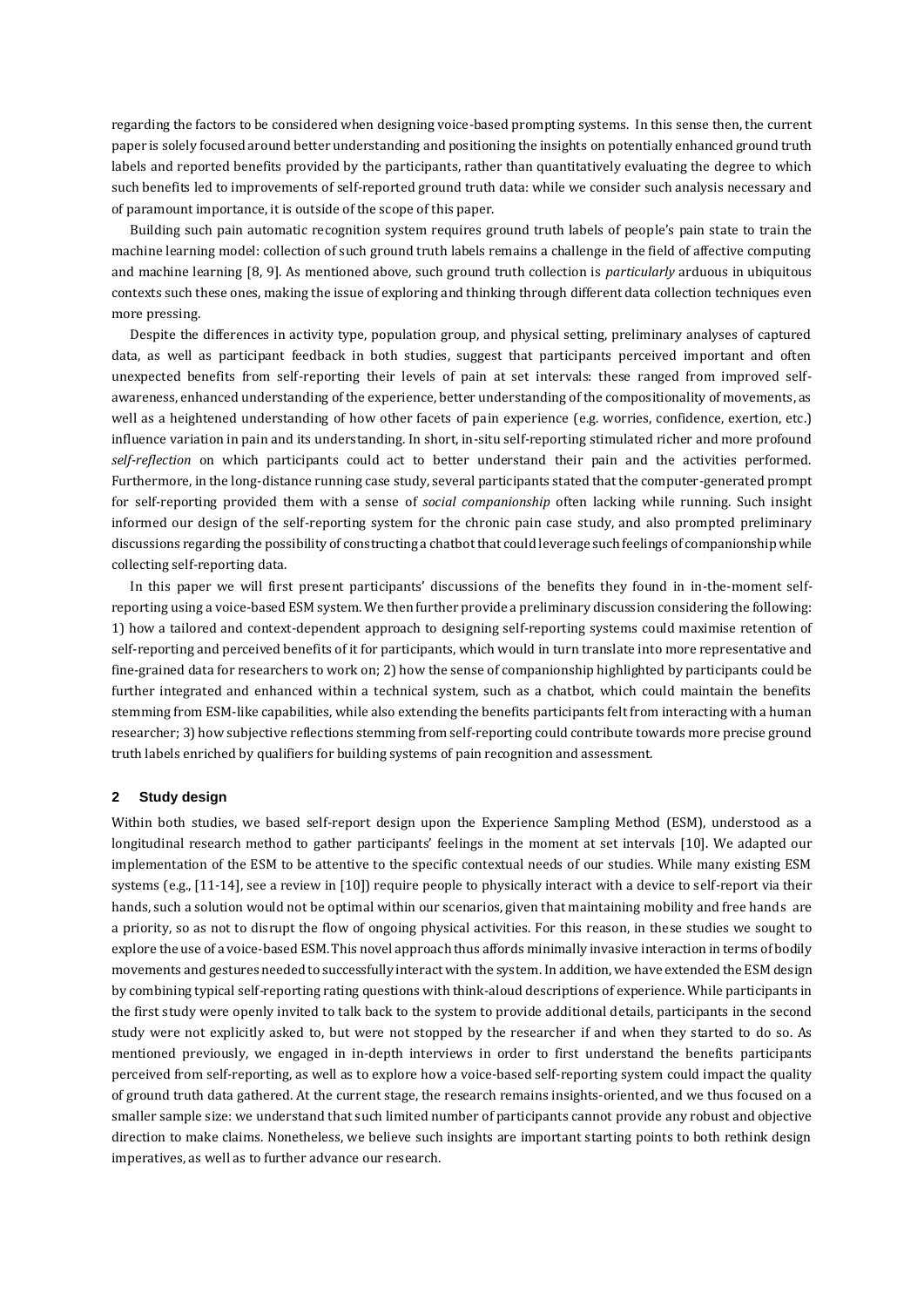#### **2.1 Study 1**

The study with long-distance runners was conducted first. The study involved 11 runners (five males, six females) who often run either more than 5 km, or for at least 30 minutes. We selected this distance/time lower bound as it allowed us to prompt participants to self-report multiple times. Their running location varied – outdoor track (3), indoor treadmill (6), outdoor park (3). The voice-based ESM system was developed as an Android application. During the run, participants wore smart earbuds, and the phone was attached to a waistband. The self-reports were captured by the microphone of the earbuds, and then stored on the application.

Every minute runners were prompted to self-report by a computer-generated voice (built using TtS software). The prompt we used was the following question: "What is your level of pain, exertion, desire to stop, and your emotional valence?". Beforehand, we trained the participants to verbally rate these states: pain, exertion, desire to stop with ascending numerical values between 1 and 5 (1 means not at all; 5 means maximum level); and emotional valence on an ordinal scale comprising three points: {negative, neutral, positive}. In addition, between prompted self-report ratings, we invited participants, if they wished, to think aloud as if talking to the ESM system. We additionally collected behavioural and physiological data using sensors: head motion data captured with accelerometers embedded in the smart earbuds, blood volume pulse and electrodermal activity signals based on a smart bracelet, and foot pressure data using smart insoles.

We then interviewed them, using a semi-structured approach, about their experience of using and interacting with the voice-based ESM system during their run. An initial thematic analysis [\[15,](#page-13-9) [16\]](#page-13-10) of the interviews revealed that participants enjoyed the conversational element provided by the ESM system, and in fact desired that the system more closely mimics human-like conversations. To start to explore the possibility of this, in the second study, we replaced the computer-generated prompting system with the human researcher delivering the ESM prompts.

#### **2.2 Study 2**

As noted above, the ESM design in the second study was based on preliminary findings in the first. The second study involved 10 participants (5 male, 5 female) who self-identified as living with musculoskeletal chronic pain involving the low back. These participants were asked to perform indoor household activities that they would normally do as part of their daily routines, while observed remotely by the researcher. Activities lasted between 10 and 30 minutes, and included chores as varied as cleaning surfaces, hoovering floors, painting walls, washing dishes, loading/unloading washing machines.

Participants were prompted every minute by the researcher. To avoid disruptions, the question **"**What is your level of pain, worry, and confidence in tasks at this moment in time**?"** was replaced by a shorter word, *'time'*. *Pain* and *worry* were assessed on an ascending numerical scale from 0 to 10 where 0 = no pain and 10 very severe; *confidence* was assessed using an ordinal scale of {no confidence, less than average confidence, average confidence, more than average confidence, max confidence}. We also collected movement data while the participants performed activities. For this purpose, they wore a set of 6 Notch motion capture sensors, positioned on the right wrist, right upper arm, chest, waist, right thigh, right calf. We also video-recorded all activities for further movement analysis and annotation.

Following the activity, participants took part in a semi-structured interview. As with the first study, this was to gain insight into their understanding of the constructs that they were reporting on, as well as their opinions on the ESM. Building upon the first study, we additionally enquired about the perceived benefits of a dialogical ESM approach, as well as about how they thought technology could help them manage their chronic pain condition. The interview data were analysed following several steps of thematic analysis [\[15,](#page-13-9) [16\]](#page-13-10).

As mentioned above, the most salient difference between the two studies was regarding what was prompting participants to self-report – with the first study relying on an automated system, and the second one on humangenerated prompts. Furthermore, in the second study, the researcher often engaged in short conversations in between self-reports, either by responding to participants' comments, or by making situational remarks. We will further comment on the importance of this later on, but it is relevant to remark here that this was just small-talk about participants' hobbies, how the day was going, observable memorabilia around the environment, etc.

In this paper, we do not focus on the sensor data, but on understanding how a valid and rich ground truth can be gathered by participants themselves at the same time as the data tracked by sensors. Hence, thematic analysis was used to analyse the interview data and the think-aloud data gathered during the data collection. The dataset is not the focus of this paper.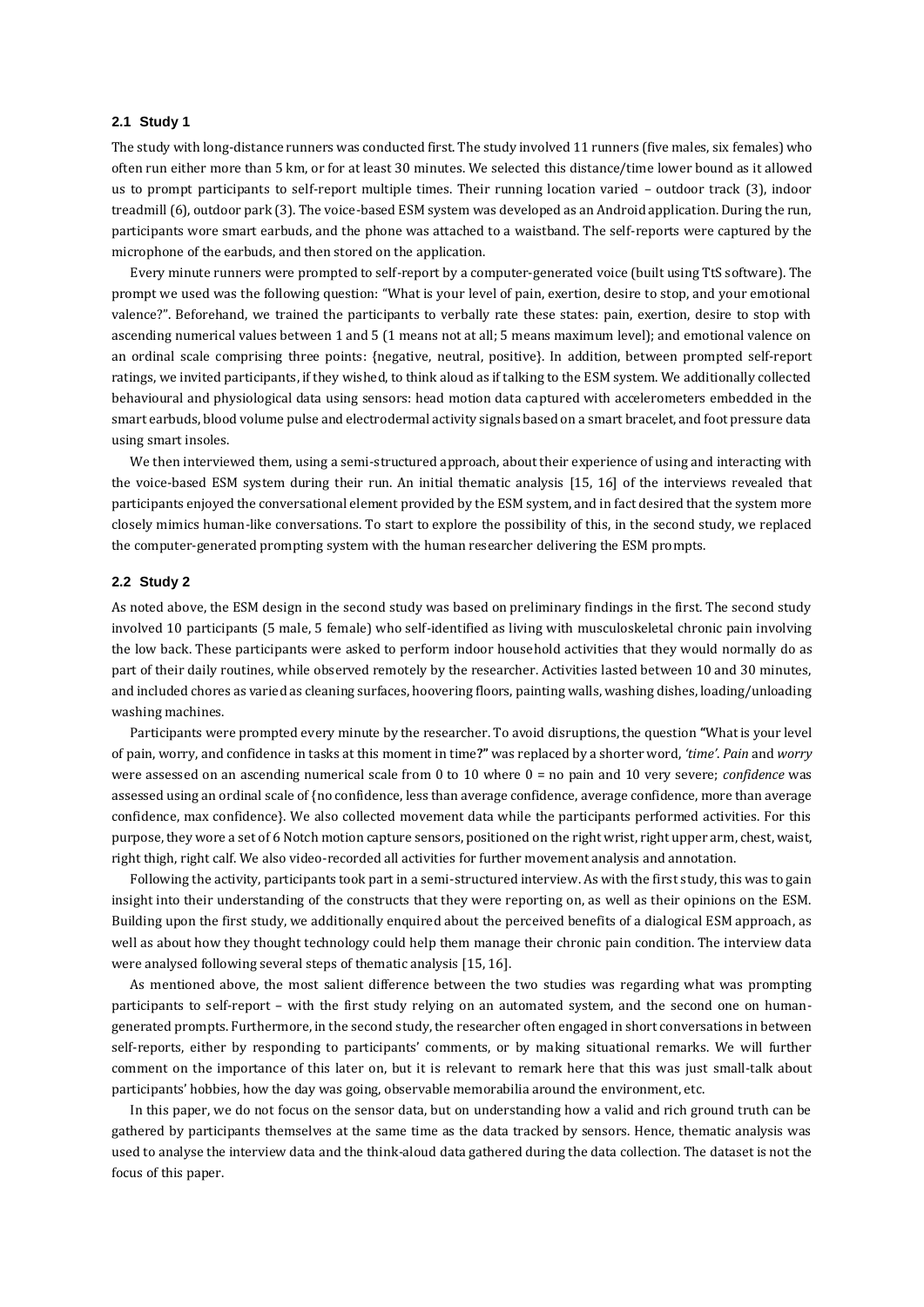## **3 Findings**

In this section, we will be presenting some of the most salient findings regarding the benefits participants felt that they gained from reporting their state while carrying out physical activities, *in spite of* the voice-based ESM initially being developed just for the purpose of collecting data useful to the researchers. We then reflect the effect that the perceived benefits have on the level of granularity and reliability of the ground truth for building pain recognition systems. We also provide new insights on how a voice-based ESM should be designed to enhance such outcomes. We report these findings under four main themes below. In reporting the direct quotes from participants, RP# will be used to indicate runner participants and CP# for the participants living with chronic pain.

### **3.1 No negative reaction to fine-grain self-reporting.**

It is worth first pointing out that *no negative reaction* was observed in the participants in attending to and verbally elaborating upon their pain experience so frequently [\[17\]](#page-13-11). As far as runners are concerned, they saw the self-reporting as a *positive distraction* (from the default negative reaction to pain), rather than a negative obsession (over possibly heightened pain):

"It's funny, because I thought that they [i.e. self-reporting prompts] might make me engage more with the pain. […] But actually, [...] if I hadn't been listening to anything at all, I would have been more like 'oh, when can I stop [running]? When can I get out of the pain?'. While actually listening to the questions was the distraction from such negative thoughts." (RP005, Female, 22)

Similarly, none of the participants living with chronic pain felt that thinking about pain *while* in pain hindered their ability to carry out activities. Quite the contrary, participants felt that reporting about pain *in the moment* allowed them to implement previously learned thought patterns more successfully. CP003 (Male, 56) for example reported that the days in which pain is more manageable are those when he is able to acknowledge the pain, talking to himself and say "hello pain, I know you're here. You're welcome in". Self-reporting allowed him to extend this attitude to the period *while* he was doing house chores. Other participants were initially more sceptical about the ESM approach, only to then see benefits in their use of it. CP009 (Female, 59) for instance said at the end of the study:

"To be honest, at first I wanted to ask you [the researcher] not to do the assessment thing. I was worried about constantly referring back to my pain […]. But actually, it's never been a paralysing thought: even when the self-reporting made me aware that things were bad… even that allowed me to think 'okay, where is the bad coming from?' […] I believe I could actually make some positive changes through these assessments and awareness."

It is worth noting that chronic pain study participants all seemed aware of the underlying dangers of negative reactivity – i.e. self-reporting making them hyper-aware of pain. They all highlighted how self-reporting could be a useful instrument for self-reflection only insofar as one already inhabits a specific detached mindset where pain is acknowledged and made amenable to observation, without allowing it to take over. It is thus important to stress how self-reporting should only be considered as one of the many strategies within a larger and more complex pain management toolkit [\[17\]](#page-13-11).

# **3.2 Self-reporting triggering self-reflection.**

It is precisely this idea of self-report triggering *self-reflection* outlined by CP009 that participants in general found as the most beneficial aspect of the self-reporting exercise. Particularly, self-reflection was articulated according to 4 main parameters: a. awareness of one's body and movements; b. temporal and comparative understanding of pain and its fluctuations; c. deeper understanding of the relationship between pain and the other experiences self-reported; d. ability to better verbalise such acquired knowledge.

#### *3.2.1 Awareness of one's body and movements*

As far as the topic of knowledge of pain and movement is concerned, participants involved in the running study brought up the fact that self-reporting translated into a heightened attentional focus on the present moment, with particular regards to body movements and bodily sensations. In such a state, they felt it was easier for strategies of self-regulation and self-intervention to trigger. For instance, RP005 explained that without a self-reporting prompting system her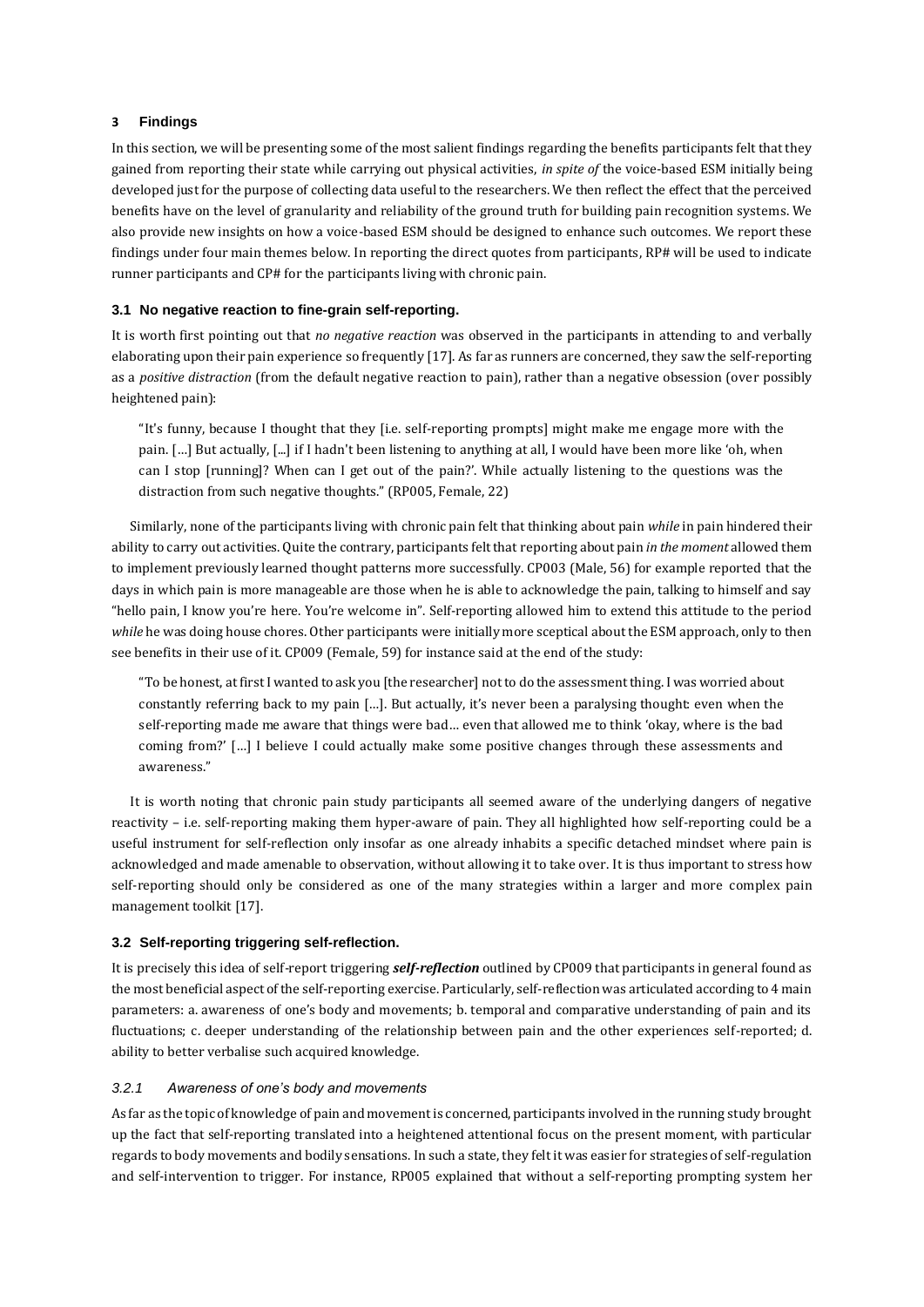thoughts would wander off, losing focus and therefore making it harder to intervene on one's performance. In this sense, RP003 (Female, 28) emphasised how the self-reporting prompts helped her in constantly referring back to the body, to how it moves and what it needs:

"Maybe you're thinking something completely different… Then, at some point, I had that input [from the ESM], and I start to think 'okay, let's check my posture. I feel like my shoulders are a bit tight. So, I need to release and relax the shoulders and the arms'. I was saying that out loud. […] So [through self-reporting] I will make sure that I'm running in a very economical way." [RP003]

Similarly, many of the participants in the chronic pain study shared that self-reporting became a tool that equipped them with the awareness and knowledge to subjectively decompose a given activity, and reflect upon how each movement flowed throughout their body. CP003 cogently described referred this as the capacity to see movements in their *granularity*, understanding how at each given time-point specific gestures have a direct and immediate impact on one's understanding of their body and its condition. CP007 (27, Male) articulates the positive benefits of such granular insights as follows:

"One thing I noticed when you were making me do the self-reporting, it made me realise how I normally… when I do tasks, I do them in a sort of very blurred state. I'm not aware of what pain is being caused by, I'm not aware of the movements I'm doing, how I'm doing them, how I feel about them and what they do to me. But [by self-reporting] I started noticing how the specific movements would cause pain in my body. And more than noticing it, I could feel it. This is something I am not able to pay attention to most of the time. If someone said to me now 'check your body right now, where is the pain and where does it come from?' – I could tell you [...]. But a lot of the time I'm completely disconnected and I wouldn't be able to." [CP007]

Such granular understanding seems to have allowed participants to disentangle themselves from the idea that an activity necessarily generates pain, and might therefore become something to be indefinitely put off. Rather, selfreflection through self-reporting allowed them to start to unpack movements as sequential and granular. Such an understanding was particularly prominent in the reflections CP004 (48, Female) shared regarding cleaning the bathroom. She felt that she tends to find the activity challenging, and often puts it off as much as she can. While doing the activity as part of the study, she found the task much less daunting. She explained her belief that the self-reporting allowed her to constantly check that her pain, worries and confidence were at levels she deemed 'okay' for the vast majority of the activity. In this sense then, CP004 thought that self-reporting functioned as a way for her to step out of the resolute thought pattern in which cleaning the bathroom (as an unspecified, unscrutinised series of movements) is perceived as painful, daunting and to be avoided. It equipped her with the knowledge that specific movements and habits within the activity cause her elevated levels of worries and pain. This was tangible and personalised knowledge that she felt she could act upon: for instance, she mentioned she could discuss with a therapist how to tackle (physically and mentally) the particular movements associated with cleaning the tiles, as well as more radical solutions such as retiling the room.

## *3.2.2 Temporal and comparative understanding of pain and its fluctuations*

Participants found self-reporting useful not just in terms of gaining in-the-moment awareness. They also stressed that it facilitated a comparative process to understand the temporal unfolding of pain. This was particularly pronounced among runners, with many of them stating that self-reporting helped them to be more aware of the transitory nature of pain. Some of them (RP008, Male, 26; RP011, Female, 28) stated that they were able to mentally develop a sort of visualised graph that allowed them to record, store and recall the fluctuations of their pain status. Such a mental exercise could help them have a more insightful and personalised perspective on their running experience, as well as allowing them to better evaluate their performance. In this sense, self-reporting functioned as a way for them to think about their conditions in more relative, rather than absolute, terms, evaluating progress systematically. For example, RP011 mentioned:

"It made me compare throughout the session. Before I was at exertion level 1 [...] then I started getting a bit tired. Is it now 2? I was rationally thinking: is this how tired I can get? can I get more tired? Can I get less tired? So, it's not only a number. […] It has more nuance, more richness. [...] I thought I ran too much, as I was so tired at the end. But [when I think back to my self-reports across the run] I realize that I started at exertion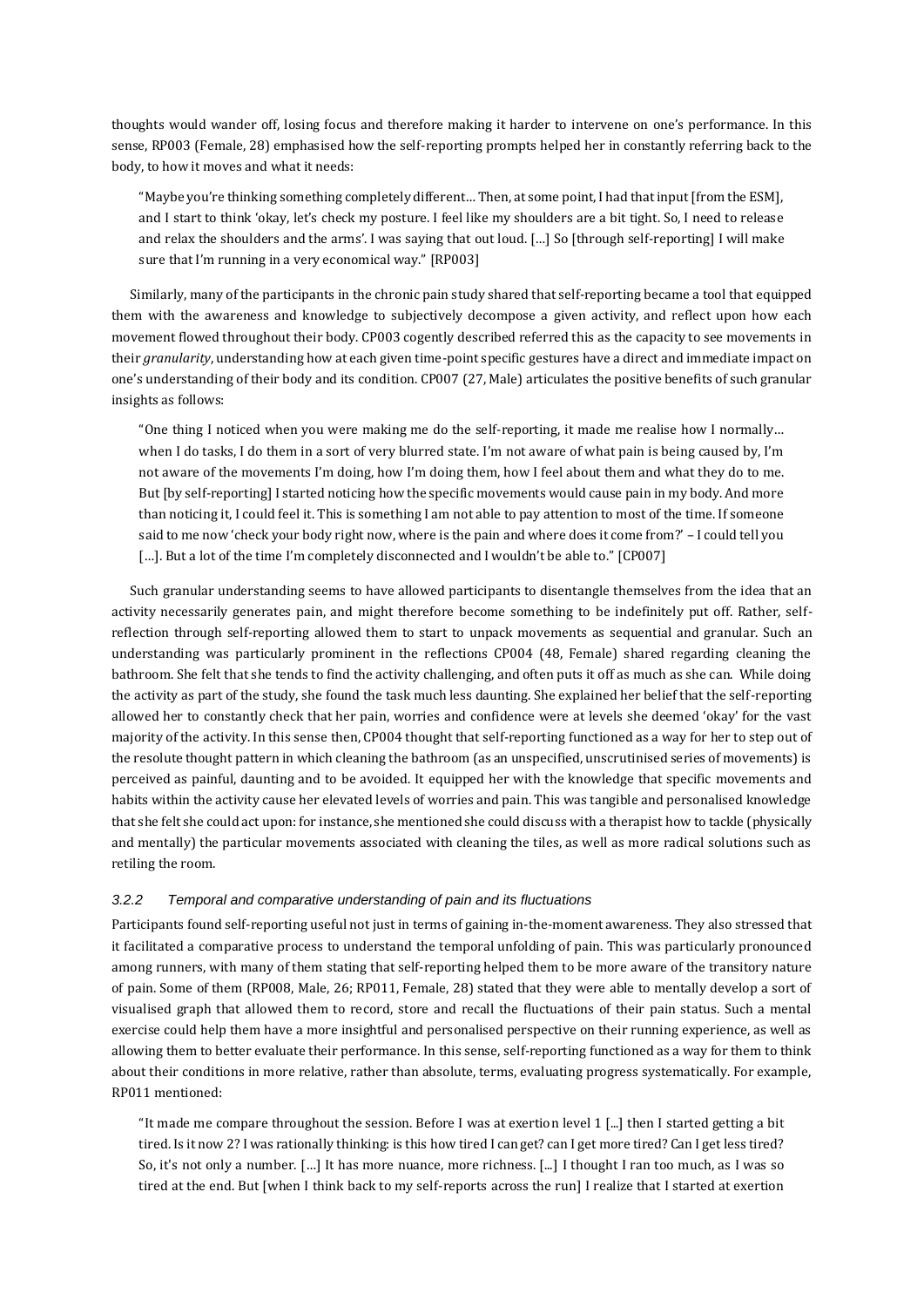level 1, and I finished at level 3. I actually didn't push myself as much as I thought. [...] So, this question help[s] me say, 'you're tired, but it's not the worst that you can be'". [RP011]

This capacity to follow the temporal changes in one's condition bestowed a renewed sense of security and achievement in some runners. For instance, RP007 (Female, 23) said that, by being able to visualise and foresee the full experience:

"I felt like I could understand how I'm changing over time. Even though you'll see it wasn't like a massive change, there was a general pattern of being okay at the beginning and then feeling tired and then stopping a bit and walking, then being okay again and then being tired. [...] It was also good to be able to see that." [RP007]

## *3.2.3 Deeper understanding of the relationship between pain and the other experiences*

Particularly in the context of people living with chronic pain, many participants elaborated on the usefulness of selfreporting in terms of allowing them to be more *aware* of the complex, and often confusing, connections between their levels of pain and their emotions in the moment. Participants thought that being asked to assess their worries and confidence gave them the chance to reflect about how these elements impact one another and their felt (and reported) pain, again in a much more granular way. In this sense, CP004 mentioned that for her managing pain successfully equates with understanding when she starts getting too worried about pain, and that worry becomes a paralysing fear. The issue stopping many people from successful management, she recognises, is in being able to pick up those paralysing thoughts as they emerge, in being able to recognise the intimate relationship between worries becoming fears, and pain. She stated:

"You can't do anything about a thought, you can't stop that thought from stopping you, unless you catch yourself doing it first. Having to think every minute to tell you about my worries helped me catch those patterns in the first place. It allowed me to catch myself saying 'am I worrying about this? Oh yes, I am. What am I worrying about? Can I do anything about it?'. That's the moment where I can then use all the other strategies, we talked about to counteract irrational fears". [CP004]

From CP004's remarks, what self-reporting seems to be adding to the equation is the possibility to operate upon emotions *as they emerge*, rather than pre-emptively or retroactively. It allowed her to truly 'catch the thought' *in the moment*.

Reflecting more explicitly on how self-reporting made her more aware in the situations she has practically explored with the researchers, CP006 (43, Female) came to similar conclusions. She felt self-reporting allowed her to start to unpack the moments and instances in which her confidence is impacted by physical exercises, which in turn allowed her to question whether those thoughts were related to pain itself, or to previous and/or different experiences, and what could be done about such instances.

It is also worth noting here that the design of our self-reporting protocol was ultimately *closed*: participants were restricted in the labels they were self-reporting on (the labels are four types of state decided from our previous study [\[1,](#page-13-0) [18\]](#page-13-12)), and they were required to answer the prompts with just absolute values they had memorised in advance. While the choices of labels were motivated by previous studies which highlighted how worry and confidence are important factors in the experience of pain in people living with chronic pain [\[4,](#page-13-4) [19\]](#page-13-13), and exertion is central for people practicing sports [\[1,](#page-13-0) [18\]](#page-13-12), some participants highlighted how there were indeed other factors they thought would be relevant to pay attention to. Almost all participants in the chronic pain study mentioned they would have liked to be asked to selfreport upon their emotional state. In this sense, CP009 mentioned:

"Yes, I definitely think you picked the right words, nothing to object there. I also think that I would have liked more freedom to tell you how I am feeling. Because that varies a lot while I'm doing chores, and it has an impact on my pain, and I often struggle to figure out why and how my mood swings. So for instance, when I'm ironing I often get depressed, and that makes my pain worse. I never seem to be able to figure out when that happens, and I think that being asked about how I'm feeling could help me figure that out. And then who knows? Maybe that could help tackling the pain side of things." [CP009]

In this sense then, a more open-ended approach to self-reporting might be taken, for instance by allowing participants to more freely report upon what they believe is relevant in a given circumstance. Using a language that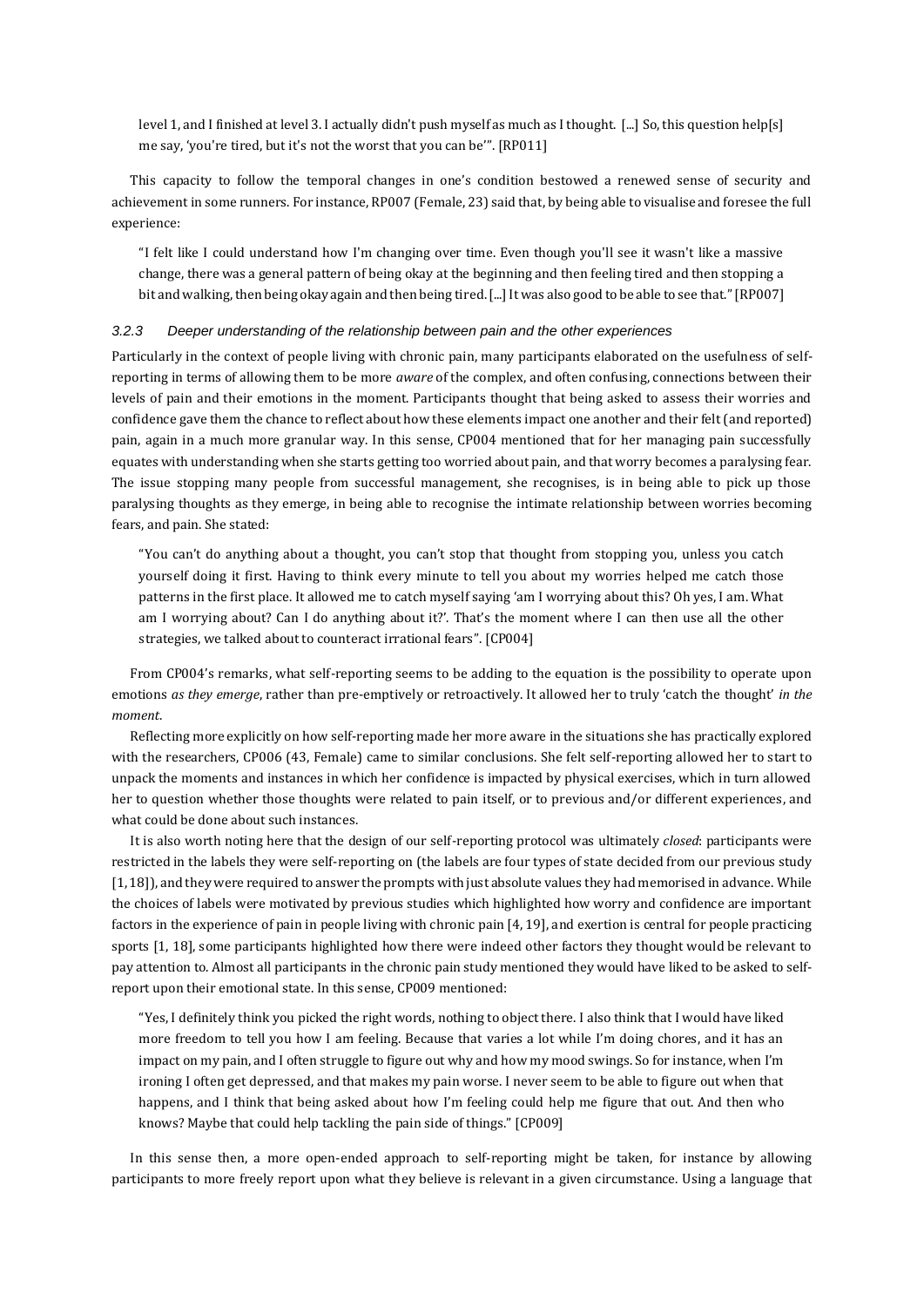makes sense to people in specific situations and emotional circumstances may also be critical to contribute to a more reliable and fine-grained ground truth, where 'fine grained' is here understood in terms of the *type* and *quality* of the experience, rather than simply temporal frequency (of the report) or intensity (of the reported levels).

### *3.2.4 Ability to verbalise in detail acquired knowledge*

Lastly, both studies showed how a voice-based, more dialogical setting translated into more expansive self-reporting, with participants often elaborating beyond scalar values they were required to provide. In the study with runners, where participants were encouraged to think aloud the thoughts in their minds (in order to gather additional and contextual information regarding one's experience), all participants mentioned self-reporting naturally extends itself to more refined explanations around the mental processes underlying one's evaluation. For instance, RP003 stated: "You probably wouldn't want to just limit yourself to a number – I also want to say 'I reply with [this number] *because* [this arose; this movement happened; etc.]".

More interestingly, in the study with people living with chronic pain, participants have never been encouraged nor required to provide additional information beyond answering to the self-reporting prompts with the scales they had memorised. Despite this, in many instances (with all participants doing it at least once) they provided, alongside their self-report, a brief exegesis to explain particularly noteworthy changes in the self-reported values between consecutive sampling points As we will argue in our discussion, such insights are not just important verbalisations that could aid users towards better awareness of bodily changes, but could also be successfully integrated as qualitative data for better refinement of ground truth labels.

#### **3.3 Self-reporting fostering a sense of companionship.**

Alongside the heightened capacity for self-reflection, runners surprisingly highlighted how voice interaction via the ESM system provided them with a sense of a socially shared running experience, as well as a sense of *companionship*. RP010 (Male, 29) for instance mentioned that the voice interactions felt like "talking to my friend", commenting that "it's good, it's talking to me like a friend. It keeps me entertained, occupied". Along similar lines, RP003 said that "it was interesting – having these inputs… like this question every now and then. It felt like […] a companion". Interestingly, this social function seemed to enhance positive emotional attachment to the system, making runners feel better in return. In this sense, RP005 (Female, 40) mentioned:

"It prompted me to talk. […] And I found that talking to the device made me feel happier. Whereas if I had just been quiet, I wouldn't have been so happy. I don't know why that was the case. It feels like… I have someone to talk to even though you're just talking out loud" [RP005]

Some runners also advocated for a more human-like, personalised ESM system. They expressed their preference for a human voice, rather than a computer-generated one. Particularly, some mentioned that a familiar voice (e.g. a friend, family, or fellow runner) would be particularly helpful in augmenting the self-reflective behaviours outlined above. For instance, RP003 said:

"I think if it's like a person that you know… I think it would be an interesting experience. It would feel more familiar, instead of being a synthetic voice. […] So it's like they are asking how *you* are doing during the run. [It would be helpful] especially if it was someone that you normally share your running experience with" [RP003]

Participants in the chronic pain study (who were prompted by a human actor) commented even more emphatically regarding the potential for companionship afforded by self-reporting. CP003, for instance, thought that having someone, or something, to relay feedback to allowed him to feel closer to an ideal of personalized care. Particularly, he felt that self-reporting could be a good avenue and opportunity for both self-monitoring and the feel that someone is listening and continually 'checking in' on their status. He further elaborated:

"There is huge potential here for input […] [for] that extra anything. It feels like you are talking to someone, that you might be getting a little bit of feedback. Or maybe what you're doing wrong, what you could be doing better. Just feels like something checking in on you remotely. That could be very positive." [CP003]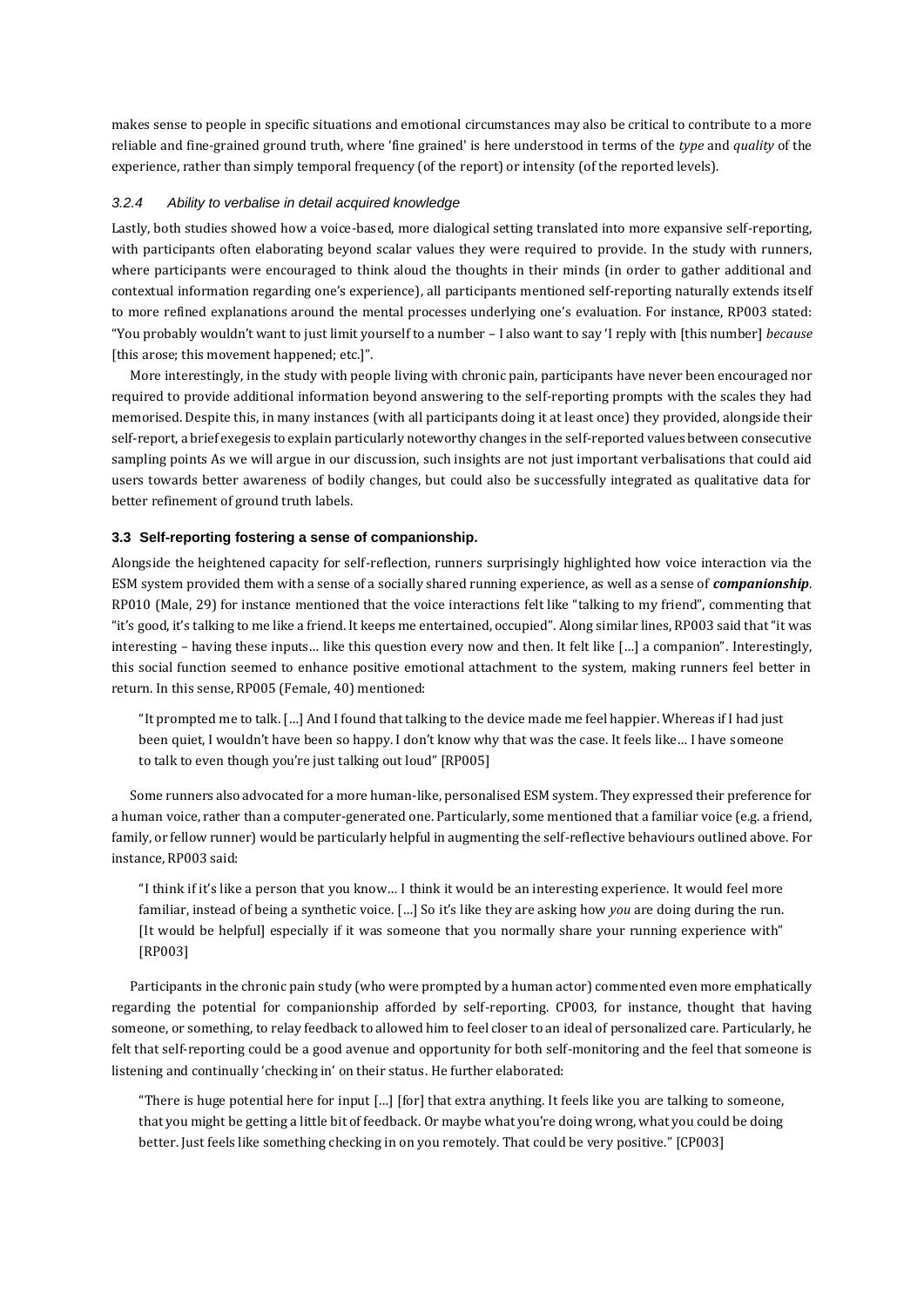Similarly, CP002 (37, Female) felt that self-reporting served self-reflective purposes similar to written diaries she had been tasked to complete in the past. Unlike diaries however, self-reporting to a physically present human gave her a feeling of social presence, of someone being there to listen, and therefore a heightened sense of *accountability*. Because someone was on the other end listening, she felt that she could not just pretend, or give answers without much thought.

Lastly, CP005 (44, Female) further elaborated on the idea of the self-reporting as a positive (social) distraction mentioned previously. The house activity that she carried out in the session was a small painting job in her flat. At the end of the activity, the researcher remarked that she had been working for almost 30 minutes. She was positively surprised by this observation, and mentioned to the researcher that it had never happened that she could paint for such a long amount of time without major breaks, and that she never managed to paint an entire wall in one sitting. Further reflecting on the experience, she said:

"I feel like it's because you were there asking me things, and then we got to talk about other things… it just made me feel like pain was there, but it was also not everything. I felt distracted, but still focused on my work. It's similar to when I'm doing stuff in the house with [wife]: her voice calms me and distracts me, and we get to talk about stuff, and all of a sudden I realise I've been at it for almost an hour" [CP005].

#### **4 Discussion**

Through our two studies, we have shown that a voice-based ESM, complemented by participants' additional thinkaloud reflections, has led to more engaging self-reporting experience, one which stimulated self-awareness and triggered self-reflection, thus providing immediate and tangible benefits and value to the participants themselves. These two factors have shown the potential for obtaining more considered, and hence possibly more reliable ratings. In addition, the think-aloud exegeses complemented such ratings with rich contextual and highly subjective qualifications of the rated experience, thus providing further information for a fine-grained ground truth. Unfortunately, the analysis of such free text poses challenges to the Natural Language Processing communities, particularly in terms of how to automatically transform such free text into a ground truth suitable to train a pain recognition machine learning model. To address this problem, our studies also suggested that the voice-based ESM approach should embrace the dialogical structure of a chatbot to facilitate think aloud moments by leveraging a sense of social companionship. On the one hand, companionship could contribute to the engagement level by fulfilling a user need, as well as making the think aloud self-reflection process more natural. On the other hand, the dialogical structure provided by a chatbot could further help people to elaborate their self-reports in a more structured dialogical format. Such structure would enable to more easily extract the information (e.g., comparative ratings, location of the pain, type of pain) to train pain recognition systems, or even simply validate and refine the ground truth. In the next section, we briefly discuss the above points.

#### **4.1 Maximising benefits of self-reporting.**

As emerged from participants' experiences, self-reporting has the potential to be more than just an efficient data collection tool for researchers, and rather provided tangible and integrative benefits for participants too. Participants in both studies valued how synchronous self-reporting facilitated self-awareness and self-understanding, thus assigning value to the ESM exercise beyond merely completing an assigned task. This could be a reason for participants to (pro-)actively engage in self-reporting, which is also highlighted by existing ESM literature: participants' retention is maximized when the ESM activity is perceived as relevant and of value to them [\[20,](#page-13-14) [21\]](#page-13-15).

As shown in the findings (see theme 3.2), participants found value in the enhanced opportunities for self-reflection and introspection emerging through self-reporting. This is in line with previous studies which highlighted that ESM helped people to be aware of the underlying meanings of, or reasons for, their feelings, judgements, and behaviours, by encouraging them to reflect on otherwise unnoticed events [\[22\]](#page-13-16), and the studies that showed the self-reporting in enabling reflection can the cycle of people's unhealthy habits [\[23\]](#page-13-17). Despite such consensus, further work is necessary to better outline detailed guidelines for designing an ESM system that leverages such findings, particularly in our specific study contexts (i.e. running and chronic pain).

Our findings suggest that facilitating self-awareness and self-understanding necessarily involves careful consideration around different design steps. For example, how should the ESM system kickstart a person's introspection process? Speech, either from computer-generated or human-generated voice messages, worked in our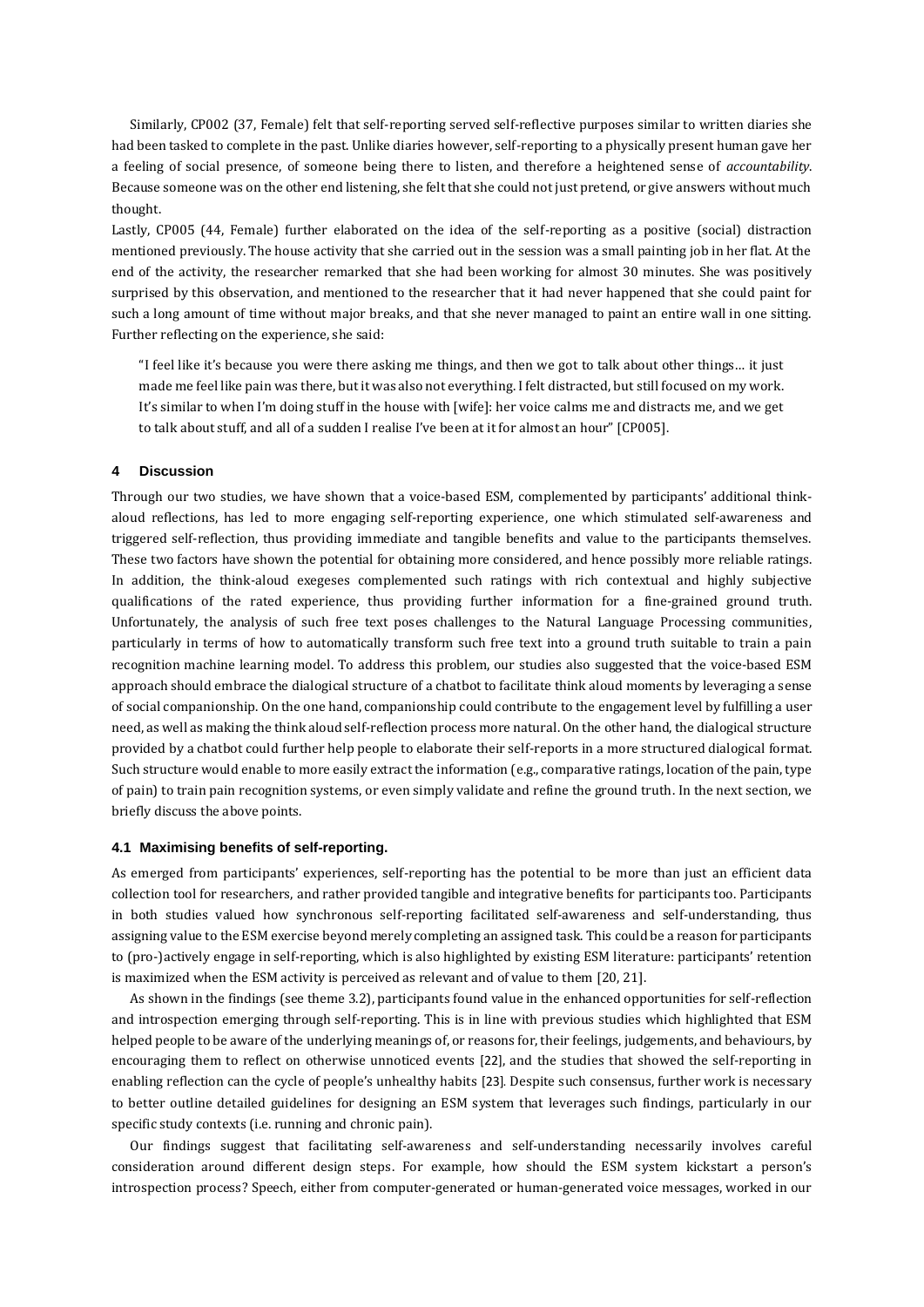studies – not only because it is minimally intrusive to the functional activities considered here but also because it seemed to evoke a sense of social association, mimicking the dynamics of a conversation. It is particularly important in this sense that the ESM system prompts be clear and easily understandable by participants. We believe that further studies are necessary to explore and assess how the dialogue between participants and the ESM system (potentially a chatbot) should be designed, particularly in terms of starting the conversation, as well as accounting for other contextdependent factors: questions such as when and how often to send question prompts, the kinds of phrases to be used, the speaking style and tone to be used will have to be attuned to the specific scenarios the agent will be deployed in. All of these considerations could be further explored, particularly through empirical studies and comparative usability tests, in order to maximise the perceived benefits of the system for participants in real-life scenarios. Such understanding will further help us design a chatbot-supported ESM system towards stimulating users to kickstart an introspection journey towards mindful self-awareness.

As shown in findings 3.2.1, we observed that our participants often conducted a mental checking of their body (e.g., shoulder, arm, etc.) and current activity performing immediately before reporting their experience. If such examinations were skipped, the self-reported experience might be biased by several factors, including the memory of the pain from the previous moment, or the anticipation of pain in a future moment. The ESM system could play a role here to counsel participants by promoting body scanning. Such scanning guidance should be tailored to contextual and individual differences. For instance, people with chronic pain might need more focus on certain parts of their body, or during certain types of movements. Runners often need to investigate their full body postures to make sure that there is as little as possible negative impact on any injured body part. Such mindful scanning activities could be integrated into a chatbot with ESM capabilities.

More importantly, findings (see theme 3.2.2) in our studies seem to suggest that, once participants acquired knowledge of their in-the-moment experience, their interests grew further, towards rethinking and comparing both their past experiences and future possibilities. Runners for instance relied on the comparison with previously selfreported pain (e.g., a mile before, or at the beginning or the run) to rate their current pain level; they also often referred back to the self-reporting in its entirety to draw conclusions regarding their performance. Such comparative behaviours for assessing subjective experience have been studied as ordinal/relative ranking (e.g., higher pain, lower pain) [\[24-26\]](#page-13-18), which has been proved to be more reliable than absolute rating (e.g., level 3 or 4) as ground truth for machine learning training. In this sense, it might be relevant in the future to explore an ESM system that guides participants towards relative ranking and self-reporting. A chatbot with ESM features could ask questions to guide participants to conduct comparative subjective evaluation that are often considered more reliable [\[27\]](#page-13-19), but in a context that makes sense and that is useful to the user. Particularly, further research should be conducted to study and evaluate how the choice between absolute rating, relative rating, or a hybrid approach could affect the user experience (e.g., user's cognitive load, memory effect) of self-reporting, and in turn affect the reliability of pain self-reports as ground truth for machine learning training. Leaving aside these important questions around the modality of rating, we believe ESM-stimulated prompts could be at the basis of a system which could provide a quick and easy overview of previous reports – giving for instance a pain summary. The appropriateness of any representation formats needs to be investigated particularly considering usage contexts: people with chronic pain might visualise such data through a larger screen at home, whereas runners might find it more useful to have such schematics read out loud. It will also be important to assess whether providing such summary might affect users' perception of their current state, possibly making a potential benefit into a dangerous hinderer.

Finally, the use of the chatbot could enable to transform the free think aloud used in our study in a more structured conversation. A chatbot can extract end-users' expressions as parameters that can be easily used to perform computational and logical processing[\[28\]](#page-13-20), which can enable to clarify and verify fine grained aspects of the ground truth.

In short, we believe that design of ESM approaches to data collection could and should be attentive to maximising perceived benefits for participants, rather than focusing solely on improving efficiency and data quality for researchers. This will inevitably entail a more tailored and attuned design, one which fosters and leverages the potential for selfreflection afforded by self-reporting in the moment and is attentive to the contextual challenges of different audiences and scenarios. People's introspective experience discussed above could create space for machine learning algorithms to continuously learn [\[29\]](#page-14-0) from the adynamic affective experience. A chatbot could leverage its AI capabilities to guide more structured conversational interactions with a person in order to facilitate such reflective experience when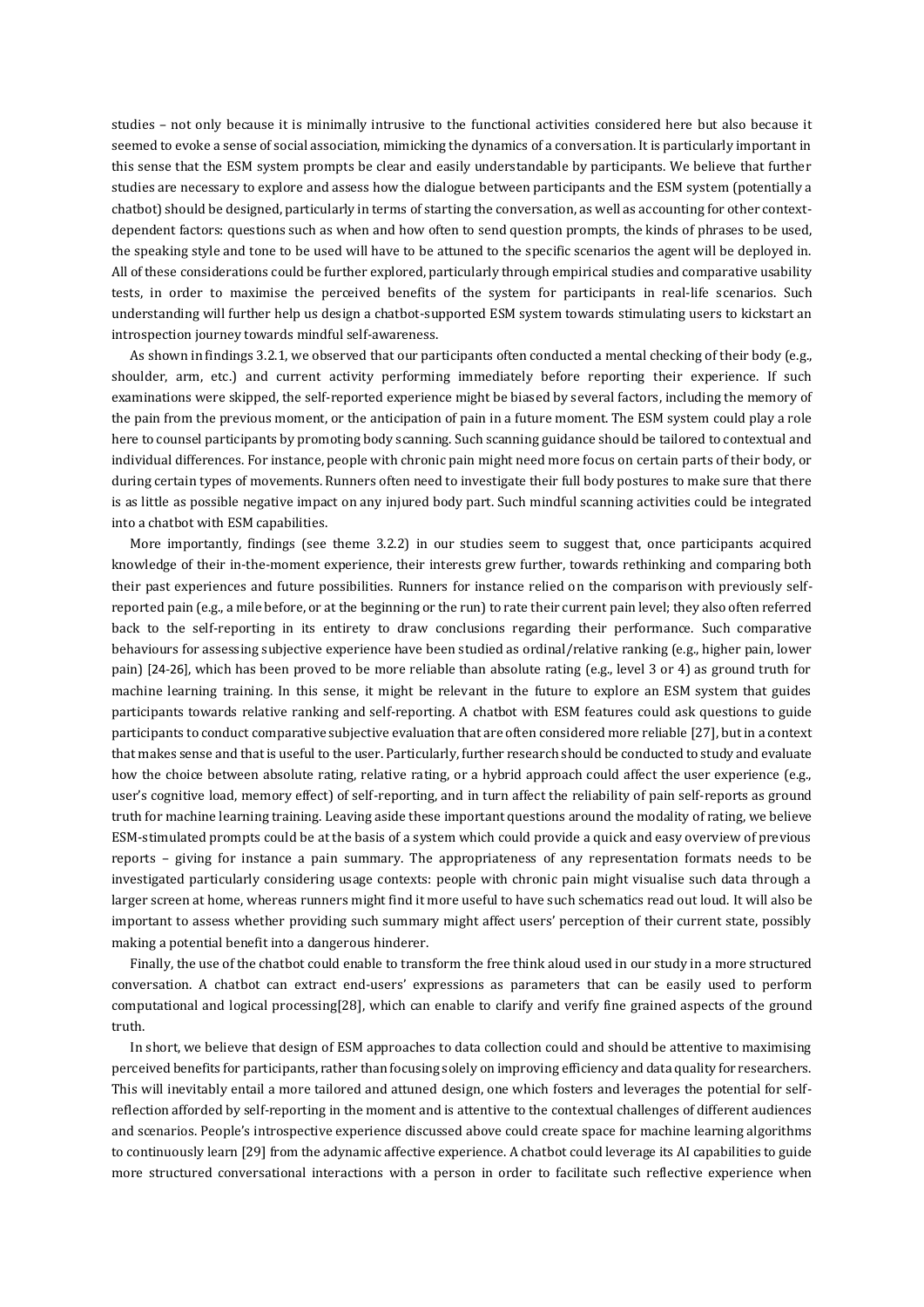conducting ESM tasks. This will hopefully in turn improve retention and the quality of perceived benefits, as well as providing researchers more expansive self-reporting to construct ground truth labels.

#### **4.2 Leveraging social companionship within ESM designs**

As shown in the theme 3.3, participants strongly alluded to feeling a sense of companionship from using the ESM system in both studies. What is clear from the participant interviews is that the *immediacy* of self-reporting, as well as the use of the *voice,* facilitated this dialogical form of interaction. In stark contrast to asynchronous forms of self-reporting (e.g., post-activity written diaries), voice-based ESM prompts provided participants with a stronger sense of accountability, leading to a feeling of being followed and cared for. Runners saw the voice ESM prompt as from a friend and hinted at the possibility of constructing a system which shows richer human traits and communicative capabilities. For instance, RP008 expressed the desire for a more natural and improvised conversational element by saying "This could also be a good conversational assistant – […] maybe you could find certain phrases or words that are more common between people".

It is critical to additionally note the importance of humanness in the ESM system, a factor that was strongly highlighted whether we used a computer-generated prompt or an actual physically-present human prompt. It is further valuable to highlight that, while findings from the participants who were exposed to the computer-generated prompt (i.e. the runners) clearly indicate that an artificially-intelligent ESM system with human-like capabilities could be satisfactory, those exposed to the prompt from a human (i.e. participants with chronic pain) seemed somewhat unsure about whether the system would be a benefit to them to the fullest extent without a real human. For example, when explicitly asked about the possibility of replacing the role of the human researcher with a machine, CP002 was particularly sceptical:

"To be completely honest, I think self-reporting would still be beneficial – and as I said I already tried to mentally implement it when we were not together. But I don't think it would be as good as it is when I'm doing it with *you*. […] Because I feel we built a relationship. […] We got to talk about things while I was doing chores: I know we like the same videogames, we both watch Grey's Anatomy. That really helped. […] Could a machine give me that same sense of talking to someone? I don't know."

Other participants commented along similar lines. CP003 mentioned for instance that in an ideal scenario the researcher would be there all the time, but knowing that that is physically impossible, a technological companion would suffice, albeit perhaps not as successfully.

Nevertheless, our findings do suggest value in further exploring the idea of embedding this prompting system within a smart chatbot which could integrate human conversational capabilities to enhance the outlined sense of companionship. Our findings on the participants in the chronic pain study show that human-initiated ESM prompts are beneficial, with many being surprised by the ease with which they managed to complete tasks, and some explicitly attributing this accomplishment to their heightened self-awareness triggered by the self-reporting task.

While they partly attributed the efficacy of the prompts to the physical presence of the researcher, it is important to stress that the efficacy of the system did not rely *solely* on physical presence. As highlighted by the excerpt above, participants in fact recognised that part of the reason why they found self-reporting exercises particularly useful was because they had managed to engage in 'idle talks' with the researcher in between self-reporting prompts, building some form of a social relationship with him. To clarify, while activities were ongoing, the content of these conversations was never focused on the activities at hand (e.g. "why are you hoovering that way?"), nor was it a request for further elaboration upon the self-reporting (e.g. "why is your pain higher now?"), or suggestions regarding movements (e.g. "maybe you should wash the dishes in this way"). Rather, the participant and researcher often engaged in small talks regarding trivial topics. In one instance, the researcher noticed a gaming console, and the two started talking about videogames that they had recently played. In another instance, the participant asked the researcher about his opinions regarding the coffee he had purchased while unloading a food shopping deliver.

These trivial conversations seemed to have further strengthened the sense of companionship provided by the ESMenhanced tasks. This may in turn motivate participants to engage more in the self-reporting tasks, thus contributing to richer datasets for researchers. This is in line with previous research [\[30\]](#page-14-1) which argued that a sense of a socially shared experience contributes to a higher compliance rate of ESM tasks. As pointed in existing literature, traditional computergenerated questionnaire is dull and lacking elements to motivate participants, whereas a chatbot-delivered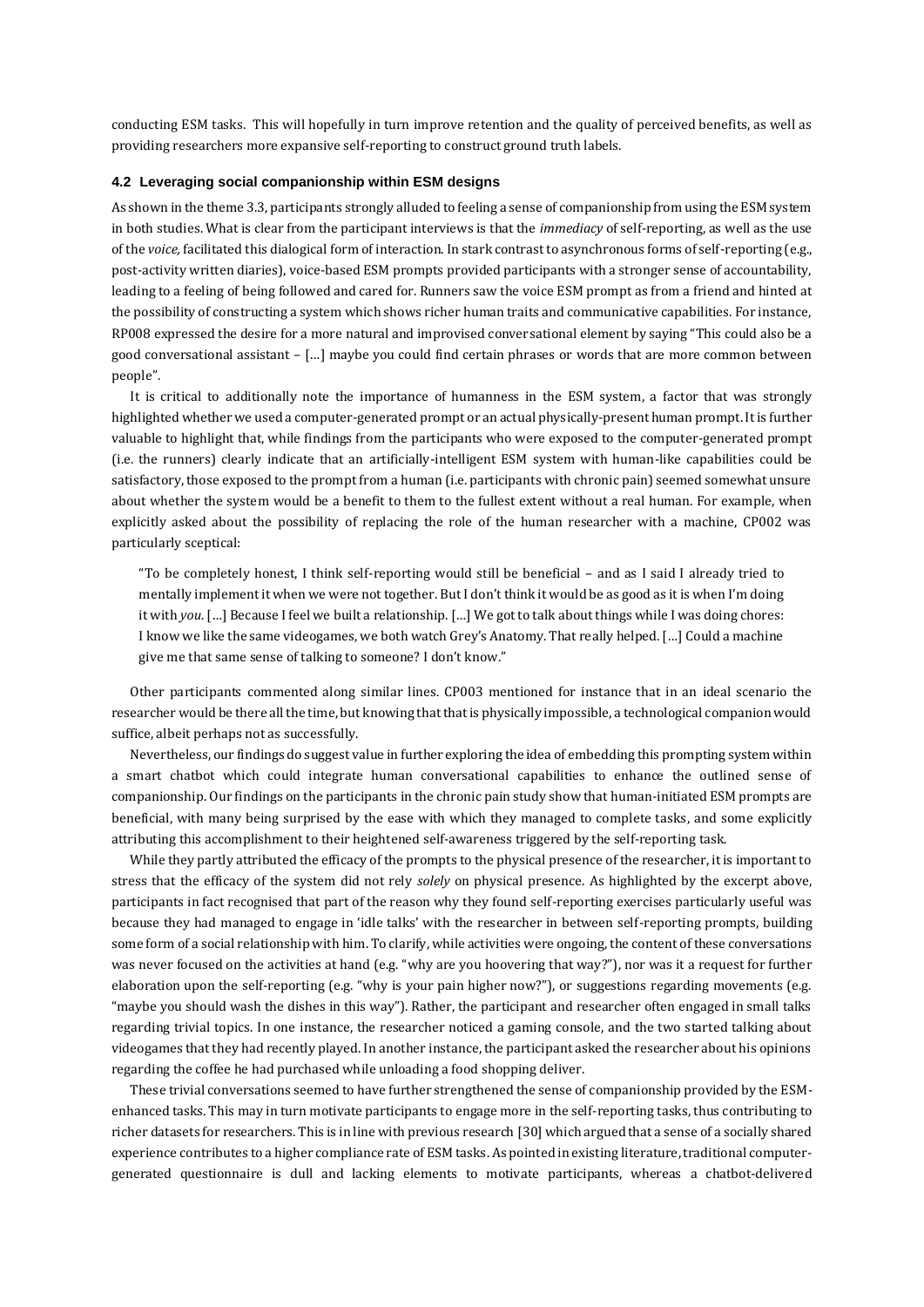questionnaire could provide more engaging conversational interactions, which can lead to higher quantity and quality of participants' responses to the ESM questions [\[31\]](#page-14-2).

We thus argue that, in order to truly leverage the sense of social companionship highlighted by participants, it will be necessary to more attentively enquire and attend to this trivial conversational dimension emerged in the study on chronic pain, since our data show how perceived benefits of the system seem to rely upon it. In this sense then, further studies are required to explore the following questions: 1) what is understood as 'small talk'? i.e. a conversation which is not too cognitively taxing, but still affords the formation of some kind of sociable relationship; 2) what elements of the conversations with the researcher helped participants establish social ties with him? 3) what role does the personality of the researcher play? 4) how could participant's personality type affect the perceived companionship?

Once the nature of such sense of connectedness between participant and researcher is more properly understood, such insights could inform the design of an ESM-powered chatbot which could closely mimic and attempt to replicate the kinds of conversations participants came to expect from their time spent with the researcher. This will in turn lead to further work solely focused on exploring naturalness of the chatbot, which will necessarily have to be intelligent enough to understand when to cut conversations short as not to detract the user from self-reporting, but also in other circumstances perhaps allow more conversation in lieu of the self-reporting. In this sense, a critical focal point will be that of understanding natural conflicts between assigned task (i.e. self-reporting) and idle time (i.e. the conversational element), thus devising systems that are able to resolve and adapt to such conflicts in a human-like manner.

In summary, we believe building a chatbot which is able to engage in interactions with users in a much more natural, responsive and reactive manner might be beneficial in two ways. On the one hand, it would facilitate self-reflective behaviours leading to more precise and granular self-reporting data to be used in the context of machine learning. On the other hand, it would leverage the sense of companionship and distraction outlined by participants, allowing them to be physically active for longer and in a more mindful manner.

#### **4.3 Using self-reporting data as ground truth labels: reliability and challenges.**

As discussed above, the voice-based ESM approach deployed facilitated deeper self-reflection, further enhancing the reliability of self-reported pain ratings. First, such self-reflection and introspection worked as an initial consolidation step for participants themselves to realise how they actually felt *before* giving the rating to their pain level, because, as highlighted above, self-reporting allowed them to start to unpack how pain changed, or how it was associated with specific movements, etc. This self-reflective attitude stimulated by this ESM approach could potentially reduce the randomness of ground truth values due to lack of thorough assessment, and thus lead to more accurate and reliable ground truth for machine learning training.

What is more, participants also often thought aloud (see theme 3.2.4) secondary and more nuanced explanations beyond the given scales, providing brief additional explanations around the self-reported values. We believe that such secondary data recordings could be analysed to further validate the reliability of numeric self-reports. For instance, consistency and correlation between the self-reported scalar values and the semantic meanings of the secondary verbalisations could be scrutinised, opening the space for researchers to understand if a given set of data is valid, or if it requires further exploration. Additionally, qualitative analysis (e.g., thematic analysis, content analysis) could provide additional linguistic cues (e.g., pain location, cause, emotional reaction to pain, etc) as multiple labels [\[32\]](#page-14-3) together with the scalar values towards building a more contextualised pain recognition system. Machine learning researchers could also take advantage of such expansive data provided by participants' self-reflection process to further triangulate the reliability of the self-reported pain ratings and descriptions across a variety of formats. Such analysis could be conducted by human researchers, or by advanced NLP algorithms [\[33\]](#page-14-4) in the future.

Beyond questions around reliability of self-reported scalar values, there is the main challenge of how to match discrete self-reports (as ground truth) with continuous, concomitant sensor data. In our study, participants were prompted to assess and self-report the pain that they felt *in the moment,* rather than over a previous period of time. This means that pain was assessed discretely. However, other data collected by the sensors are continuous. Pain report at one single discrete point cannot inform whether the *current* pain had already existed, when it started, or when it ended. Although increasing the self-report sampling rate may give us a more fine-grained view, it would come with the demerit of increasing the participant's workload. In fact, it is technically impossible for the self-report or ground truth sampling rate to match the sensor sampling rate. This itself prompts several questions on how to utilize self-report data as ground truth for labelling sensor data: what should be the time scale accounted for by each self-report? what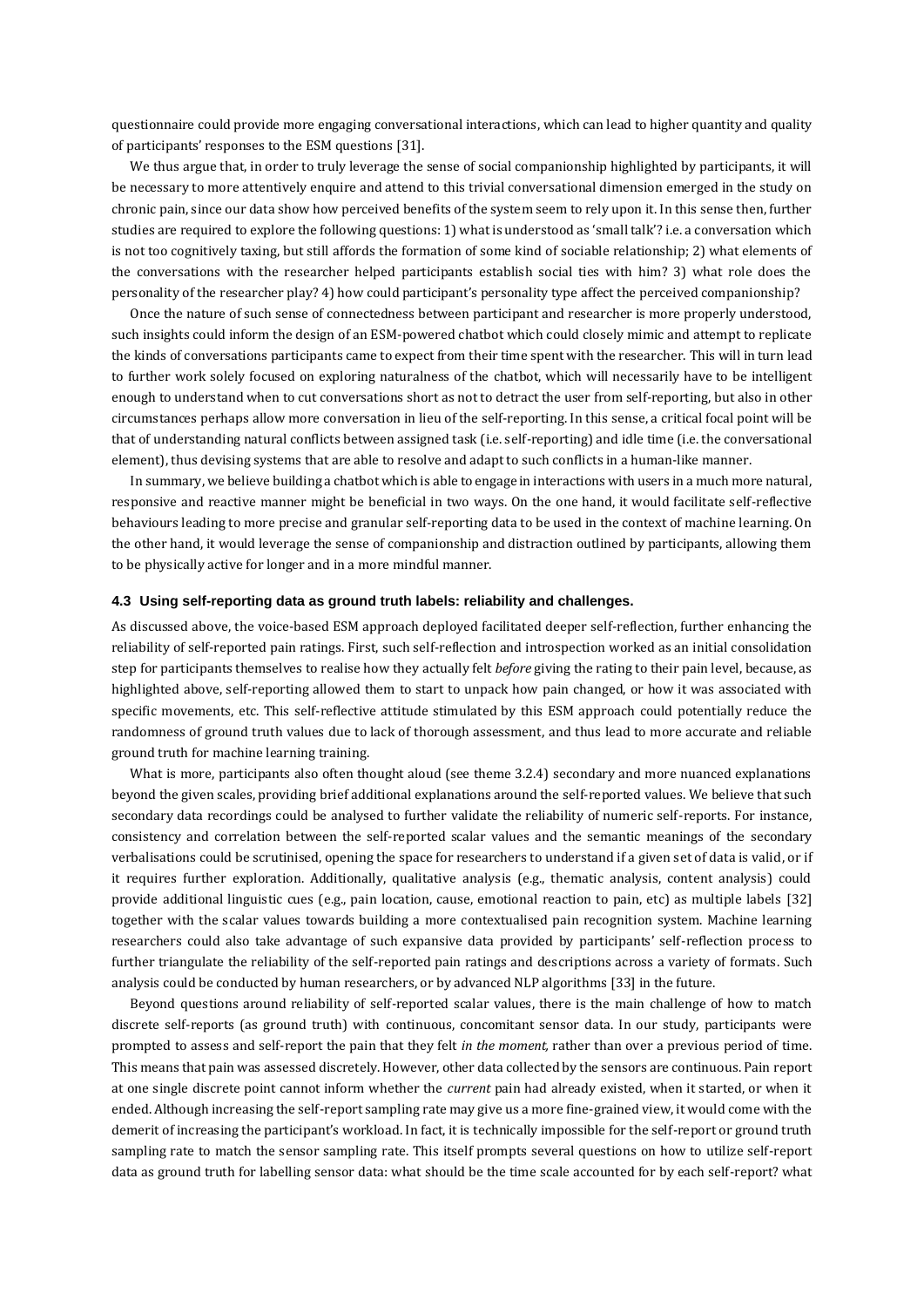should be the starting and ending point of this time window? This is a problem that machine learning researchers are already dealing with (e.g. a multiple instance learning method for addressing the time ambiguity of emotional responses [\[34\]](#page-14-5)). What our results show is that highly frequent reports are acceptable possibly facilitating the collection of larger datasets on ubiquitous settings as it may happen in the context of video-based large datasets enabling the use of semi-supervise learning to further improve performances. Such problem also opens space for a chatbot based ESM system to guide participants to provide more accurate and temporally granular information at each self-report. For instance, the ESM system could further ask participants: "when did you feel this pain?" or "How many seconds ago did you feel it?" We speculatively suggest that a chatbot could ask such questions when needed [\[35\]](#page-14-6). More importantly, participants' responses gathered via chatbot are more structured compared to a free-style or open-ended elaboration, which makes it easier for machine learning researcher to further process and analyse.

While our findings suggest the possibility of rethinking the content and format of the prompts, further analysis is necessary to establish if more punctual questions would diminish participants' compliance. Moreover, it is necessary to assess and devise strategies to incorporate such open-ended responses into precise ground truth labels.

#### **5 Limitations**

While in situ self-reporting revealed itself a particularly convenient methodological avenue within the contexts analysed, we nonetheless observed specific scenarios in which participants struggled, were not able, or preferred not to self-report. For instance, some runners expressed discomfort in self-reporting via their voice in a public space (i.e. the gym), fearing they might be judged. Moreover, there is the possibility of limited verbal capabilities when experiencing higher levels of exertions or when in pain. With the chronic pain study participants, there were a few occasions of delay in self-reporting due to the urgency or time-sensitivity of specific house tasks. There were other situations in which environmental or equipment-related challenges posed a barrier to self-reporting – for example, participants found it harder to hear the researcher's prompts when vacuuming. Lastly, we are aware that voice-based self-reporting might not be viable with certain population groups, e.g. preverbal children, people with speech impairments or cognitive disabilities, etc. We believe that these limitations could encourage further studies to explore the degree to which the basic principles of our approach could be remodelled within different circumstances and within populations with different needs. In addition, this current study only discussed the potential improved reliability and richness of ground truth labels, validation methods (either qualitative or quantitative measurements) should be further explored in future studies.

#### **6 Conclusion**

This paper reflected on the use of voice-based, in situ self-reporting approaches for assisting people's self-reporting of pain. We showed that self-reporting could be beneficial for participants themselves, which would in turn provide more fine-grained, detailed, and possibly more reliable, ground truth. We presented qualitative findings from two case studies: people self-reported pain to computer-generated ESM prompt during distance running, and people with chronic pain self-reported to human-generated ESM prompt during house activities. At this stage, our research was solely focused on gathering experiential insights from participants to better understand what elements are positively valued when engaging in in-situ self-reporting: while our findings overwhelmingly pointed us towards the value of building such a system, it is necessary to further stress that these initial considerations (as well as the technical system stemming out of these) will inevitably have to be evaluated through quantitative controlled studies. Nonetheless, the findings showed that participants felt better able to engage in self-reflective behaviours towards better understanding and awareness of their pain and emotional state as a result of interacting and responding to voice-based ESM prompts. Furthermore, they felt the sense of social companionship provided by the prompting system, which helped them engage in activities for longer and with a less negative disposition. Such engagement with self-reporting, and the increased self-knowledge stemming from it, appear to create spaces and opportunities for improving the reliability and quality of ground truth ratings for building automatic pain recognition systems. We also preliminarily highlighted some of the challenges that lie ahead in order to build self-reporting systems which are attentive to the needs of specific audiences, to maximise compliance and perceived benefits, and in turn the quality of the data provided. Lastly, we enquired into the possibilities and challenges of designing a chatbot which could stimulate users towards an introspective journey of mindful self-awareness. Particularly, we focused on the importance of better understanding seemingly trivial elements of human-to-human conversation, which seemed to have played a key role in participants' sense of social and emotional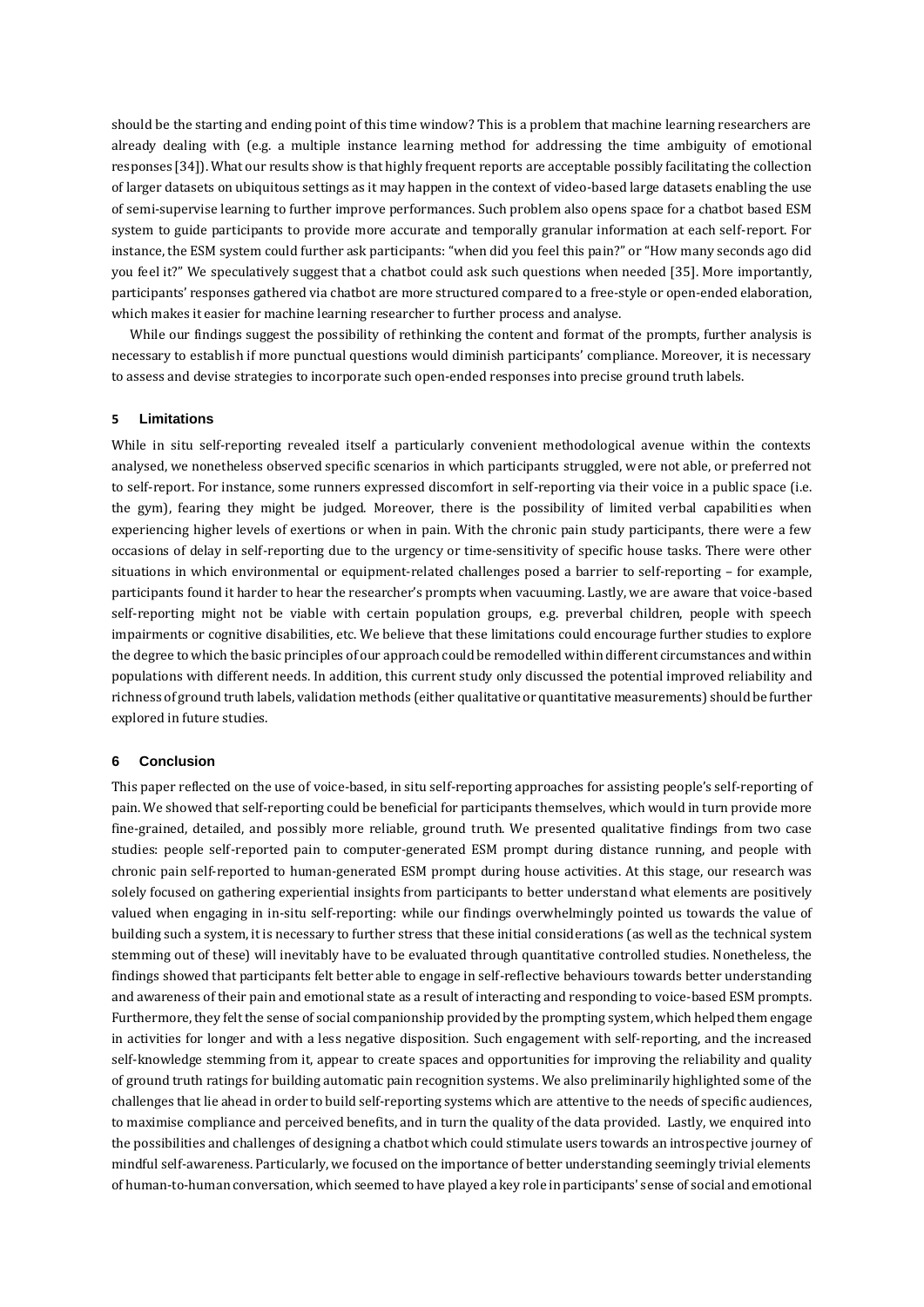attachment to the prompting system. We hypothesised that the structured, but not fully repetitive, dialogue of chatbots could help extract ground truth information from an apparently fluid conversation. Such chatbot could also be used to adapt the questioning and the conversation through terminology that is meaningful to the user. Naturally, in depth longitudinal studies (with more controlled and quantitative evaluations) with the use of a chatbot are needed to confirm our initial results. That is indeed our next step in this journey.

## **ACKNOWLEDGMENTS**

Tao Bi was supported by a studentship deriving from a grant awarded by the London Legacy Development Corporation (C02955) to the Global Disability Innovation Hub, University College London. The work was also supported by the EU Future and Emerging Technologies Proactive Programme H2020 (Grant No. 824160: EnTimeMent [https://entimement.dibris.unige.it/\)](https://entimement.dibris.unige.it/).

## **REFERENCES**

- <span id="page-13-0"></span>1. Bi, T., et al., Understanding the Shared Experience of Runners and Spectators in Long-Distance Running Events, in Proceedings of the 2019 CHI Conference on Human Factors in Computing Systems. 2019, ACM: Glasgow, Scotland Uk. p. 1-13.
- <span id="page-13-1"></span>2. Singh, A., N. Bianchi-Berthouze, and A.C. Williams. *Supporting everyday function in chronic pain using wearable technology*. in *Proceedings of the 2017 CHI Conference on Human Factors in Computing Systems*. 2017.
- 3. Felipe, S., et al. *Roles for personal informatics in chronic pain*. in *2015 9th International Conference on Pervasive Computing Technologies for Healthcare (PervasiveHealth)*. 2015. IEEE.
- <span id="page-13-4"></span>4. Singh, A., *Staying active despite pain: Investigating feedback mechanisms to support physical activity in people with chronic musculoskeletal pain*. 2016, UCL (University College London).
- 5. Werner, P., et al., *Automatic recognition methods supporting pain assessment: A survey.* IEEE Transactions on Affective Computing, 2019.
- <span id="page-13-2"></span>6. Labus, J.S., F.J. Keefe, and M.P. Jensen, *Self-reports of pain intensity and direct observations of pain behavior: when are they correlated?* Pain, 2003. **102**(1-2): p. 109-124.
- <span id="page-13-3"></span>7. Yan, X., et al., *Toward Lightweight In-situ Self-reporting: An Exploratory Study of Alternative Smartwatch Interface Designs in Context.* Proceedings of the ACM on Interactive, Mobile, Wearable and Ubiquitous Technologies, 2020. **4**(4): p. 1-22.
- <span id="page-13-5"></span>8. Gao, N., et al., *Investigating the Reliability of Self-report Survey in the Wild: The Quest for Ground Truth.* arXiv preprint arXiv:2107.00389, 2021.
- <span id="page-13-6"></span>9. Healey, J. *Recording Affect in the Field: Towards Methods and Metrics for Improving Ground Truth Labels*. in *Affective Computing and Intelligent Interaction*. 2011. Berlin, Heidelberg: Springer Berlin Heidelberg.
- <span id="page-13-7"></span>10. Van Berkel, N., D. Ferreira, and V. Kostakos, *The experience sampling method on mobile devices.* ACM Computing Surveys (CSUR), 2017. **50**(6): p. 1- 40.
- <span id="page-13-8"></span>11. Intille, S., et al., *μEMA: Microinteraction-based ecological momentary assessment (EMA) using a smartwatch*, in *Proceedings of the 2016 ACM International Joint Conference on Pervasive and Ubiquitous Computing*. 2016, Association for Computing Machinery: Heidelberg, Germany. p. 1124– 1128.
- 12. Vaizman, Y., et al., *ExtraSensory App: Data Collection In-the-Wild with Rich User Interface to Self-Report Behavior*, in *Proceedings of the 2018 CHI Conference on Human Factors in Computing Systems*. 2018, Association for Computing Machinery. p. Paper 554.
- 13. Timmermann, J., W. Heuten, and S. Boll. *Input methods for the Borg-RPE-scale on smartwatches*. in *2015 9th International Conference on Pervasive Computing Technologies for Healthcare (PervasiveHealth)*. 2015.
- 14. Adams, A.T., et al. *Keppi: A tangible user interface for self-reporting pain*. in *Proceedings of the 2018 CHI Conference on Human Factors in Computing Systems*. 2018.
- <span id="page-13-9"></span>15. Braun, V., V. Clarke, and P. Weate, *Using thematic analysis in sport and exercise research.* Routledge handbook of qualitative research in sport and exercise, 2016: p. 191-205.
- <span id="page-13-10"></span>16. Braun, V. and V. Clarke, *Using thematic analysis in psychology.* Qualitative research in psychology, 2006. **3**(2).
- <span id="page-13-11"></span>17. Adams, P., et al. *Supporting the self-management of chronic pain conditions with tailored momentary self-assessments*. in *Proceedings of the 2017 CHI Conference on Human Factors in Computing Systems*. 2017.
- <span id="page-13-12"></span>18. Bi, T. Wearable Sensing Technology for Capturing and Sharing Emotional Experience of Running. in 2019 8th International Conference on Affective *Computing and Intelligent Interaction Workshops and Demos (ACIIW)*. 2019. IEEE.
- <span id="page-13-13"></span>19. Olugbade, T., N. Bianchi-Berthouze, and A.C.d.C. Williams, *The relationship between guarding, pain, and emotion.* Pain reports, 2019. **4**(4).
- <span id="page-13-14"></span>20. Ghosh, S., B. Mitra, and P. De. *Towards Improving Emotion Self-report Collection using Self-reflection*. in *Extended Abstracts of the 2020 CHI Conference on Human Factors in Computing Systems*. 2020.
- <span id="page-13-15"></span>21. Silvia, P.J., et al., *Missed beeps and missing data: Dispositional and situational predictors of nonresponse in experience sampling research.* Social Science Computer Review, 2013. **31**(4): p. 471-481.
- <span id="page-13-16"></span>22. Sloboda, J.A., S.A. O'Neill, and A. Ivaldi, *Functions of music in everyday life: An exploratory study using the Experience Sampling Method.* Musicae scientiae, 2001. **5**(1): p. 9-32.
- <span id="page-13-17"></span>23. Pinder, C., et al., *Digital behaviour change interventions to break and form habits.* ACM Transactions on Computer-Human Interaction (TOCHI), 2018. **25**(3): p. 1-66.
- <span id="page-13-18"></span>24. Yannakakis, G.N., R. Cowie, and C. Busso. *The ordinal nature of emotions*. in *2017 Seventh International Conference on Affective Computing and Intelligent Interaction (ACII)*. 2017. IEEE.
- 25. Martinez, H.P., G.N. Yannakakis, and J. Hallam, *Don't classify ratings of affect; rank them!* IEEE transactions on affective computing, 2014. **5**(3): p. 314-326.
- 26. Yannakakis, G.N. and H.P. Martinez. *Grounding truth via ordinal annotation*. in *2015 international conference on affective computing and intelligent interaction (ACII)*. 2015. IEEE.
- <span id="page-13-19"></span>27. Yannakakis, G.N. and H.P. Martínez, *Ratings are overrated!* Frontiers in ICT, 2015. **2**: p. 13.
- <span id="page-13-20"></span>28. *Dialogflow Documenation*. Available from: <https://cloud.google.com/dialogflow/es/docs/intents-training-phrases#annotation>.